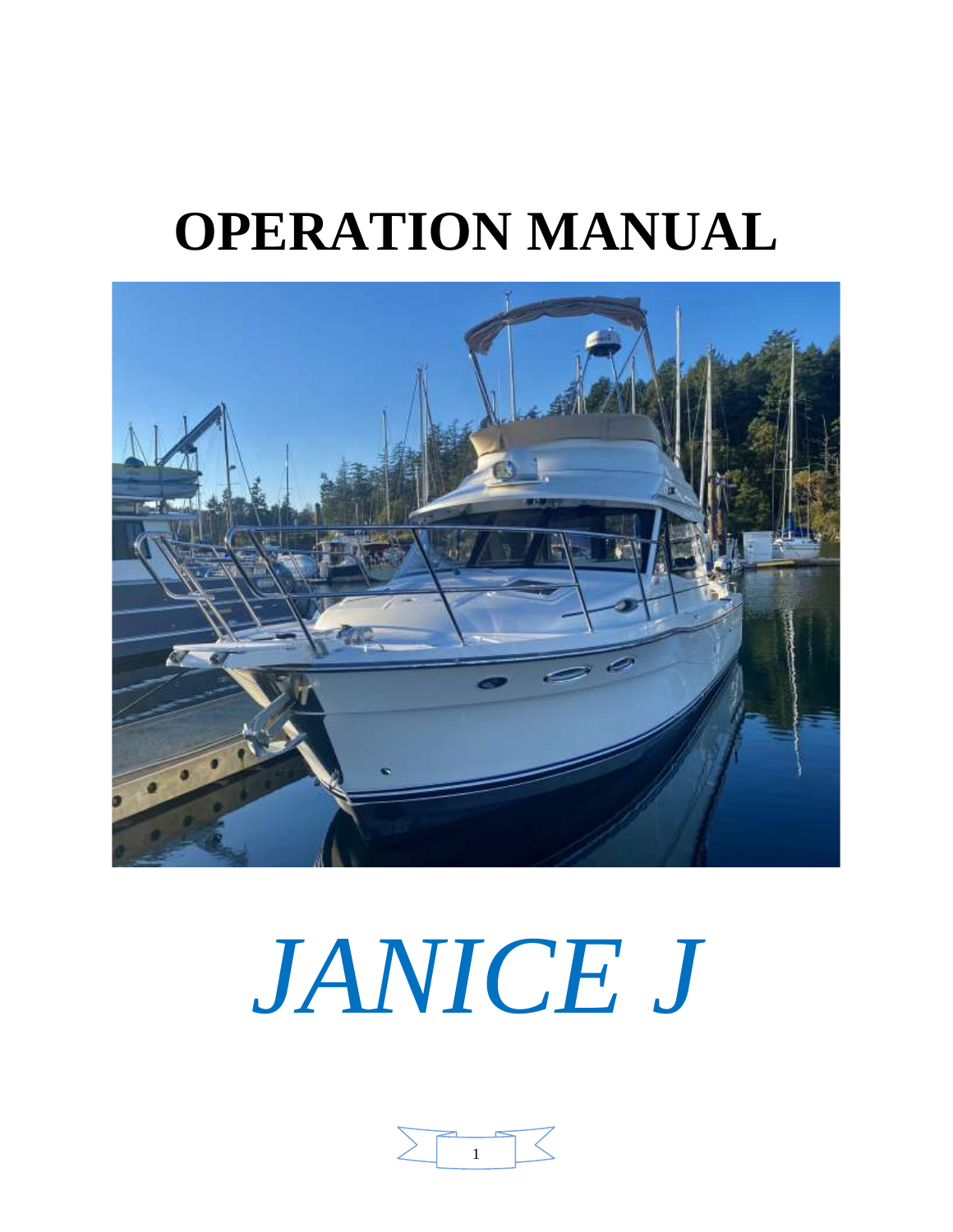# *Welcome Aboard!*

As the owner of the "JANICE J" I am very happy you have chosen **AYC** for your vacation and I'm sure you will enjoy cruising the islands of the Pacific Northwest on this fast, economical and fun Cutwater 30 CB. I trust that this manual will help you become familiar and comfortable with the boat. If you have questions about the boat or about places to visit, please do not hesitate to ask the AYC staff.

# **BEFORE YOU READ FURTHER, PLEASE MAKE YOURSELF FAMILIAR WITH, AND HAVE AVAILABLE FOR REFERENCE THE CUTWATER 30 OWNERS MANUAL LOCATED IN THE BLACK CANVAS CASE UNDER THE HELM SEAT.**

|                           | Page           |
|---------------------------|----------------|
| <b>Boat Operation</b>     | $\overline{4}$ |
| <b>Engine Inspection</b>  | $\overline{4}$ |
| Start-Up                  | $\overline{4}$ |
| Shutdown                  | 5              |
| <b>Getting Underway</b>   | 5              |
| Cruising                  | 5              |
| <b>Trim Tabs</b>          | 6              |
| Docking                   | 6              |
| Thrusters                 | 6              |
| Fueling                   | 7              |
|                           |                |
| <b>Boat Electrical</b>    | 7              |
| A.C. (Shore) Systems      | 7              |
| Inverter                  | 8              |
| D.C. (House) Systems      | 8              |
| <b>Batteries</b>          | 9              |
|                           |                |
| <b>Sanitation Systems</b> | 9              |
| <b>Marine Toilet</b>      | 9              |
| <b>Holding Tank</b>       | 10             |

# **TABLE OF CONTENTS**

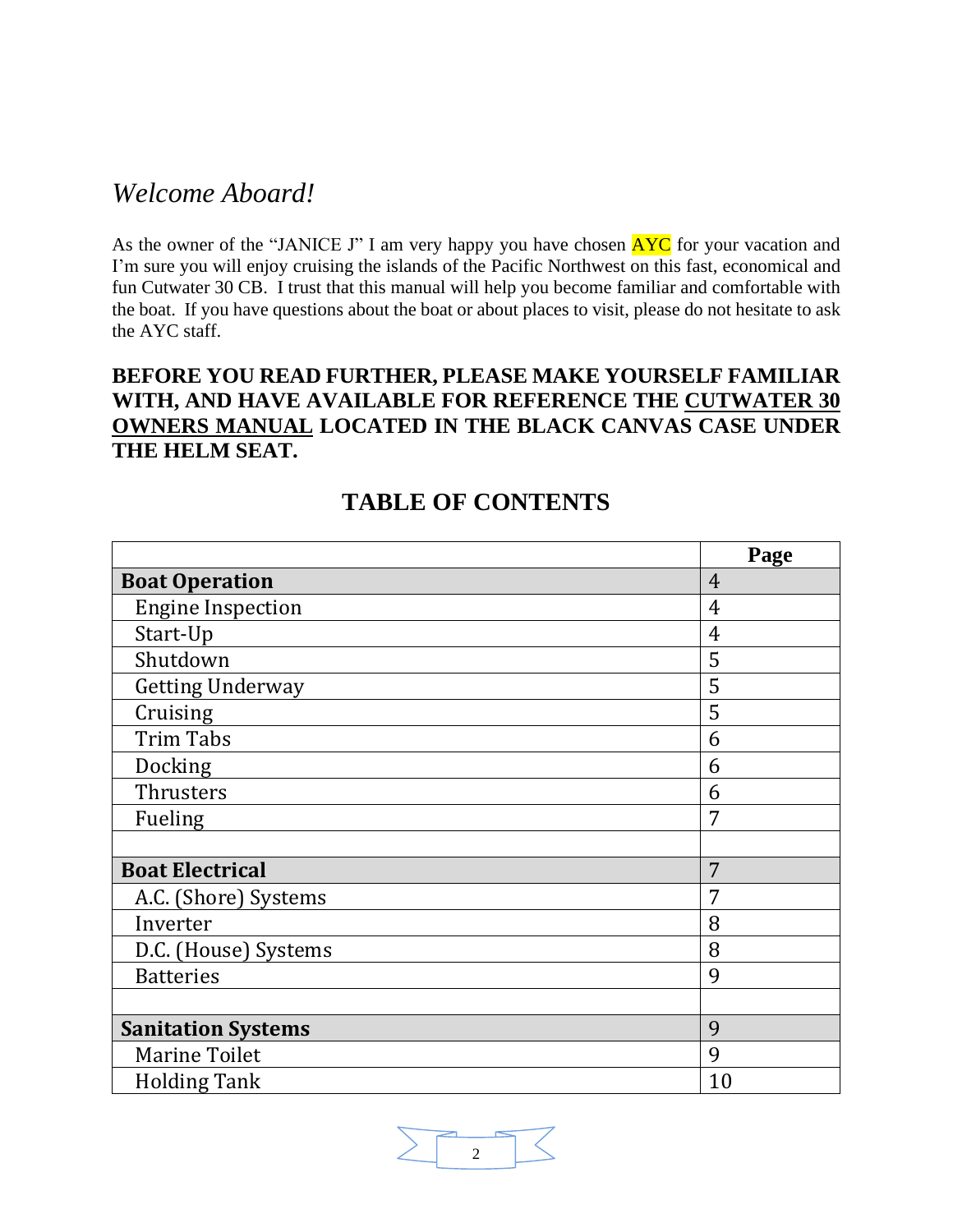| <b>Water Systems</b>                 | 10        |
|--------------------------------------|-----------|
| <b>Fresh Water Tanks</b>             | 11        |
| Fresh Water Pressure Pump            | 11        |
| <b>Hot Water</b>                     | 11        |
| Shower                               | 11        |
|                                      |           |
| Galley                               | 11        |
| Stove/Oven                           | 11        |
| Refrigeration                        | 12        |
|                                      |           |
| <b>Heating Systems</b>               | 12        |
| Diesel Heater (DC)                   | 12        |
| Engine-Generated Heat (DC)           | 12        |
|                                      |           |
| <b>Electronics</b>                   | 13        |
| VHF Radio, Depth Sounder, Radar      | 13        |
| GPS/Plotter                          | 13        |
|                                      |           |
| Entertainment                        | 13        |
| A Radio                              | 13        |
| CD Player                            | 13        |
| TV/Stereo                            | 13        |
|                                      |           |
| <b>Anchoring</b>                     | 13        |
| <b>Mooring Cans</b>                  | 14        |
|                                      |           |
| <b>Barbeque</b>                      | 14        |
|                                      |           |
| Dinghy/Outboard                      | 15        |
|                                      |           |
| <b>Other: Bilge Pumps/Safety</b>     | 16        |
|                                      |           |
| <b>Thru-Hull</b>                     | 16        |
|                                      |           |
| <b>Unique Cutwater 30CB Features</b> | $17 - 22$ |

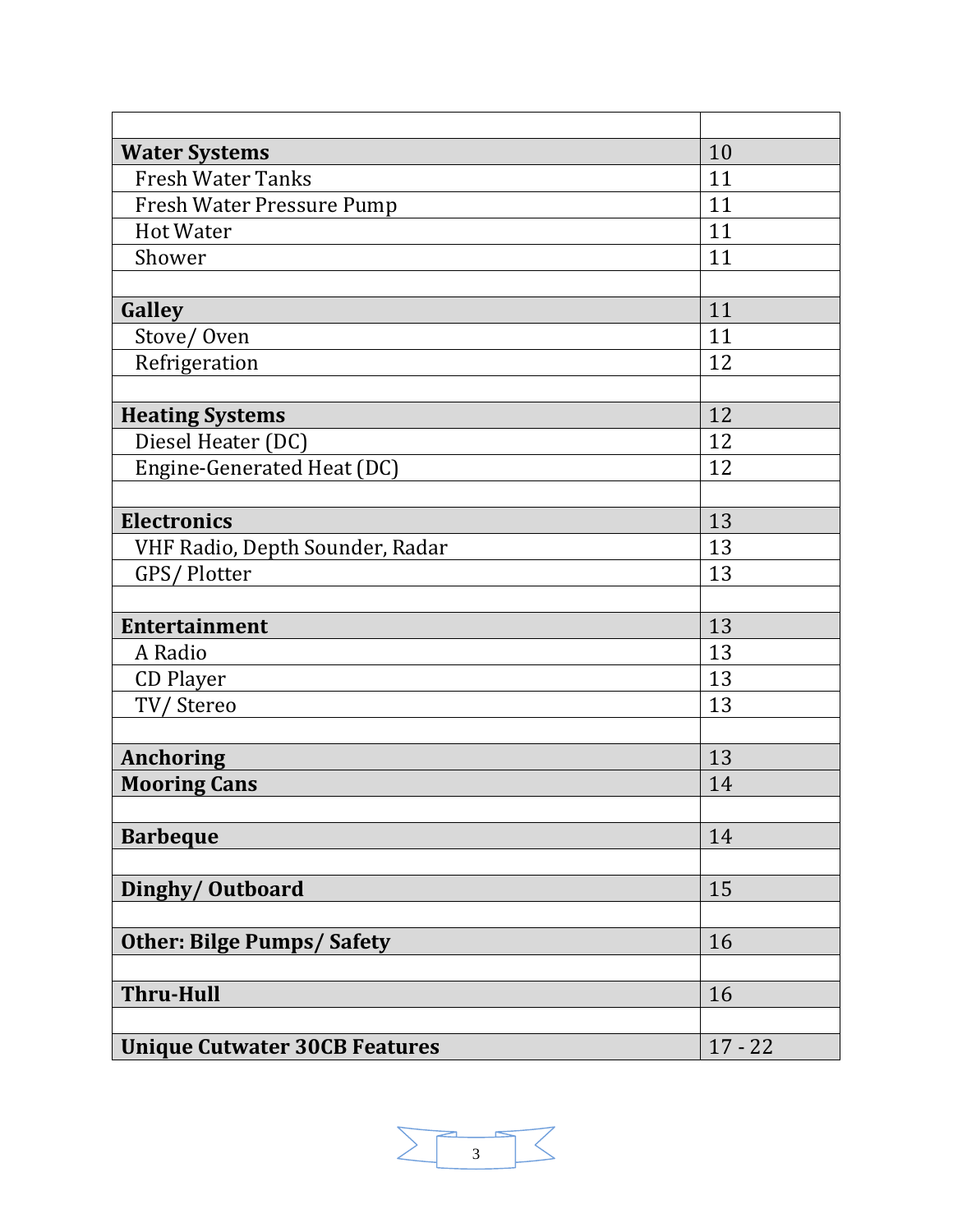# **BOAT OPERATION**

## **Engine Inspection**

Remember your "**WOBBS"** every morning: **W**ater (Coolant), **O**il, **B**ilges (Inspect and Pump-out), **B**elts and **S**ea Strainer.

Check the level of COOLANT in the expansion tanks located in the far forward port corner of the Volvo. Check the level of OIL in each engine by checking your dipsticks located port side forward. Look at the etch marks on each dipstick that indicate the proper oil level. **DO NOT OVERFILL OIL!** Only fill if oil levels are below the ½ way mark. Ask your fleet captain at checkout if you have any questions about the markings on dipsticks. Please use a paper towel or oil rag, not the dish towels! Check the general condition of the BELTS, HOSES, and FUEL LINES.

Ensure the valve on each RAW WATER THRU-HULL is in the '**open**' position (lever in-line with valve). Observe the glass of each RAW WATER STRAINER for debris. Shining a flashlight thru the strainer often helps see debris. If necessary, close the seacock, open the strainer cover, clean the strainer, and reassemble. Remember to reopen the seacock. Confirm water flow from exhaust.

# **Start-Up**

#### JANICE J IS A SINGLE SCREW W/ BOW AND STERN THRUSTERS

In the cockpit locker under the cockpit helm are the main battery switches arranged vertically with the house battery at the top. That battery switch should be in the on position when you board. (If not please inform the fleet captain.) Prior to starting the engine you must turn the engine battery switch on. The bottom two switches are for the bow and stern thrusters and should also be turned on prior to start up.

The Volvo Penta D6 diesel has an electronic ignition that utilizes a key fob and a panel. The Volvo panel is located outboard of the steering wheel and has two buttons: "ignition" and "start/stop". Hold the key fob in front of the lower portion of the panel to unlock the EVC system. A sound confirms the system is unlocked. After the system is activated a red light below the throttle will indicate as much. Press the START/STOP button for both starting and shutting the engine.

Note that the THROTTLE and GEARSHIFT are combined into one shifter. The photo on the right also illustrates the options available while the engine is running IN NEUTRAL.

When changing helm stations, after going to the new station, the helm person must press the STATION button to activate that helm. Again, this can only be done in NEUTRAL. The CRUISE CONTROL button locks the throttle and must be turned off when not using. The LOW SPEED button is similar to downshifting a car in that it tells the transmission to gear down the engine. It is primarily used for trolling. The THROTTLE ONLY button allows the engine rpm's to be increased while in neutral.





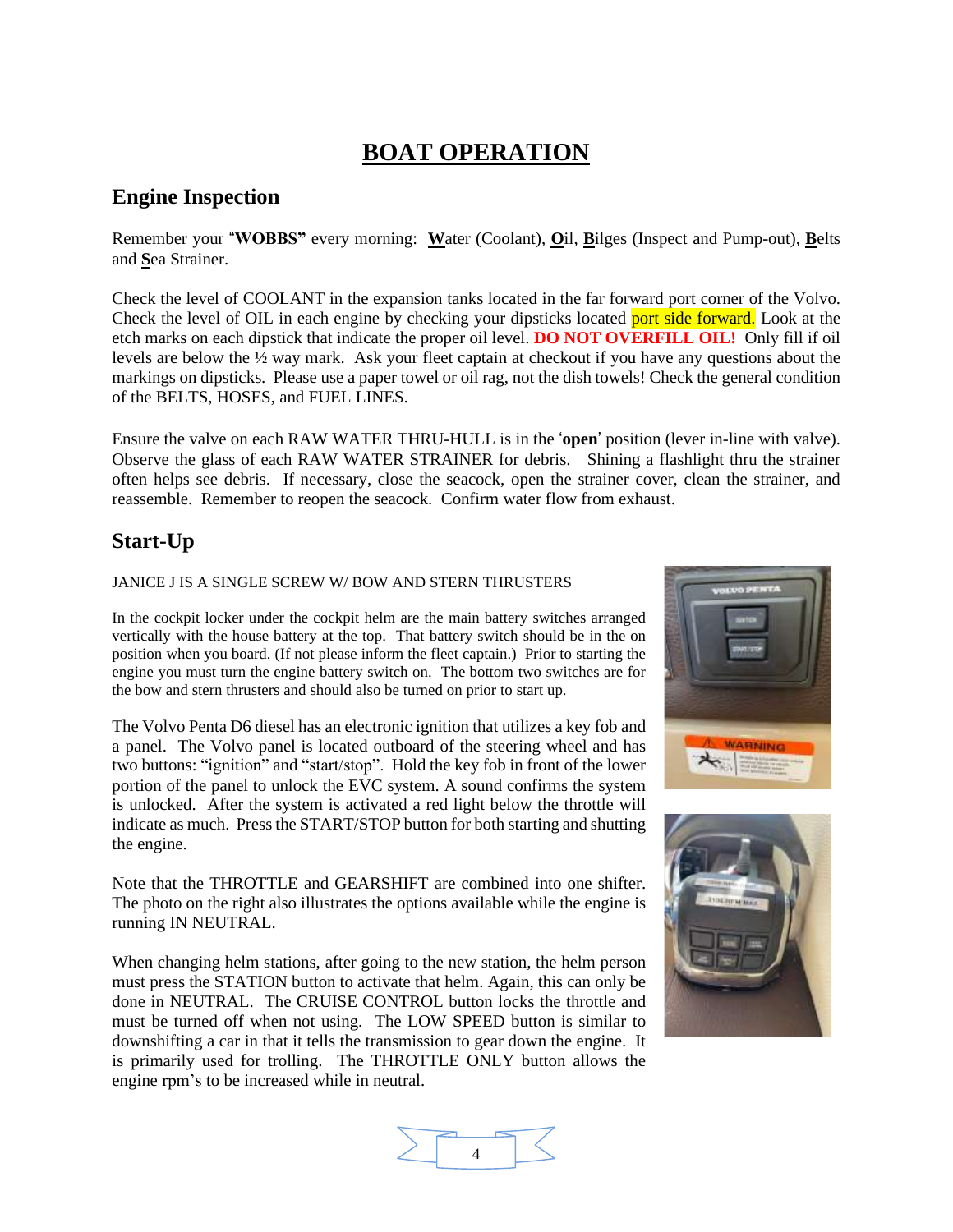CAUTION SHOULD BE TAKEN: the THROTTLE/GEARSHIFT is SENSITIVE!! Go Easy. It only takes a slight nudge to put it in gear and initiate idle speed. Since it is electronic and not manually moving a cable, force is NOT NEEDED to make adjustments in speed, especially from neutral.

If the engine cranks slowly or fails to turn over, check the condition of the battery on the ELECTRICAL PANEL. If the battery is low, try the BATTERY PARALLEL SWITCH or turn main power switch to BOTH. This switch is located in the locker below the outside helm, to connect the other engine battery. Turn off after using.

Please refer to the Volvo manual, stowed in the black CUTWATER bag, located under the helm seat for information on the Volvo Display and information options.

Note -- If oil pressure is low, shut down engine, and inspect engine compartment and look for possible cause (for example, loss of oil.) Caution -- If an engine is overheating or there is lack of raw water *expelled in the engine exhaust, stop the engine immediately. Recheck the raw water-cooling system to ensure the seacock is* '*open* '*(handle in-line with valve). Next, check the raw water strainer for debris. Remove the strainer, clean, re-assemble, and reopen the raw water intake valve (seacock). Restart the engine and re-check water flow from the exhaust. If water is not flowing properly, the RAW WATER PUMP may need to be serviced. Seek help.*

# **Shut-Down**

Before shutting down, allow the engine to 'idle 'for about 5 minutes to cool it gradually and uniformly. The time engaged in preparing to dock the boat is usually sufficient. Ensure GEARSHIFT is in the 'neutral ' position. Turn off engines by **PRESSING THE START/STOP SWITCH** and deactivate the electronic controls by placing the fob in front of the Volvo start/stop panel until the red light goes out.

# **Getting Underway**

DISCONNECT the shore power cord (see 110-Volt next page). Close the PORTHOLES, WINDOWS, and FORWARD HATCH. Turn on your VHF and electronics. ASSIGN crew members their various positions. Once outside the marina, idle the engines while crew brings in fenders and lines.

# **Cruising**

Close quarters maneuvering should always take place at the *inside* helm.

Optimum MAX cruising speed is around 18 knots which will use about 1.5 gallons of diesel per hour. Your speed will vary depending upon the weight and load and weather conditions.

*Note -- Avoid higher engine speeds as it causes higher engine temperature, possible damage, and higher fuel consumption. In general, lower RPMs result in much improved fuel economy.*

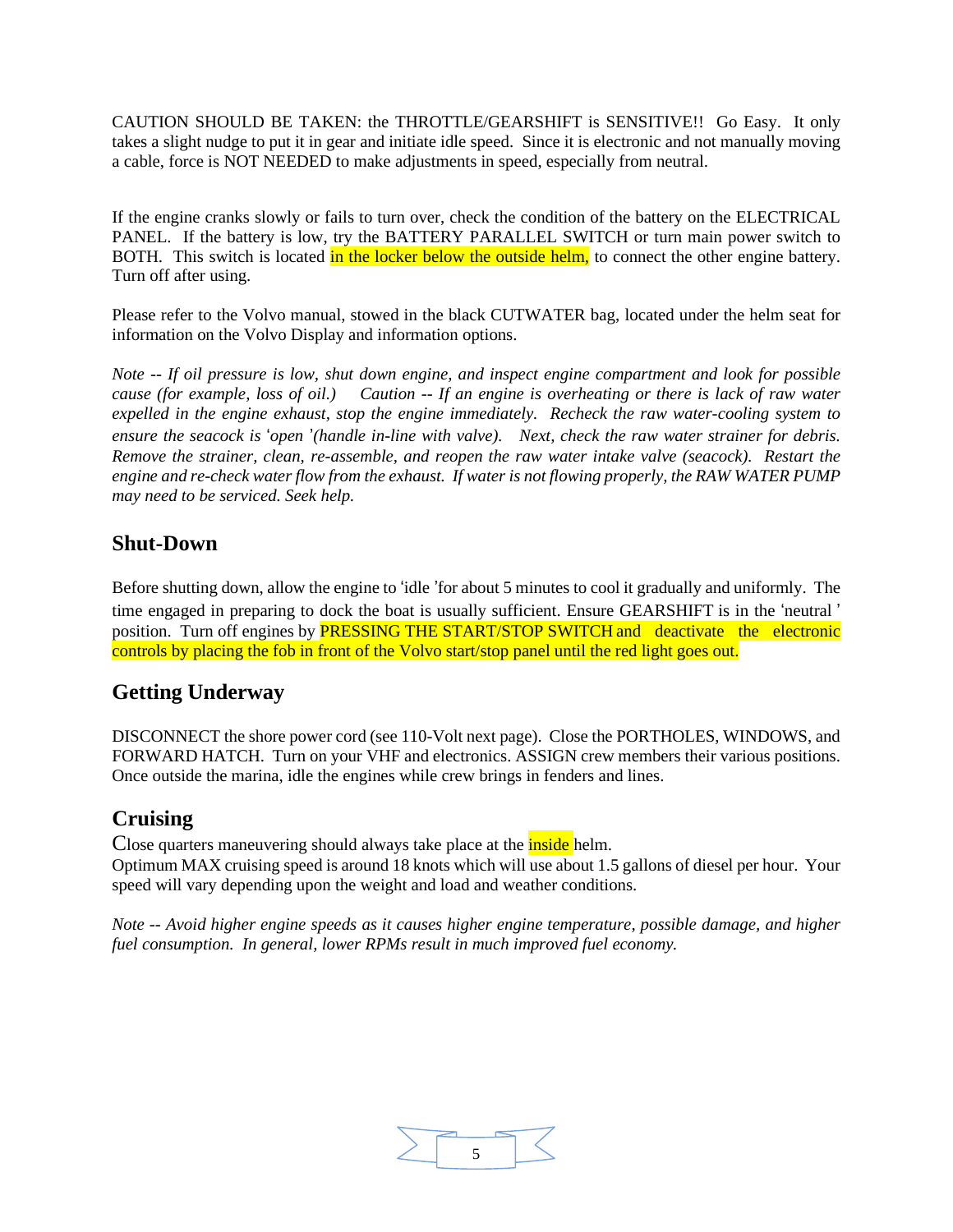#### **TRIM TABS**

The trim tab toggle switches are positioned just aft of the gearshift. The outboard trim tab toggle sticks slightly, so be aware when fine tuning your position. And fine tuning pays off in both fuel economy and the feel of the helm. You will notice that a slightly off balance trim will result in fighting the wheel. As you increase speed from idle adjust both trim tabs simultaneously to bring the bow down. Once you achieve cruising speed begin to fine-tune your adjustment. When you are at the lower helm station, look out the starboard side and if the spray from the hull is about even with the starboard window you will be approaching proper trim. At that time, adjust the individual tabs to level the boat port and starboard and check the wheel for balance.

As you return to idle the tabs should be positioned in the complete BOW UP position. This is especially important when maneuvering in reverse because it raises the the trim tabs to a level position. FAILURE TO ENSURE THE TRIM TABS ARE POSITIONED TO DO SO MAY RESULT IN TRIM TAB DAMAGE.

Unfortunately there is no indicator for trim tab position. If you aren't sure, start by pressing the toggles to BOW UP , for approximately 8-10 seconds. That will insure that you are in the maneuvering and reversing position. Make it a habit of doing this every time you throttle back to an idle!



### **Docking**

During docking, use the inside helm. Have your crew make ready the lines and

fenders and give clear instructions on how you will be docking. Often times your crew will need to step off from the swim step with the stern line. Another crew member will need to be at the bow or mid-ships

to hand over the next lines. Since your boat has thrusters, these may be engaged in short bursts to assist in close quarters maneuvering. Thrusters are most efficient when the boat is in neutral.

#### **THRUSTERS**

The thruster joystick controllers are located forward of the gearshift. As illustrated by the photo, there are 2 "ON" buttons. THESE MUST BE PRESSED SIMULTANEOUSLY in order for the thrusters to operate. Both buttons will light up to indicate they are operational, but they only stay on for a limited period of time and then have to be reactivated.

Another option is to use the thruster remote. You must first switch on the Thruster Remote toggle which is located on the DC distribution panel, mounted behind the wheel on the outboard side. Then, as with the joysticks, you must press the two "ON" buttons on the remote simultaneously to activate. The benefit to this is that the remote will stay on indefinitely until switched off. Be sure to place the lanyard around your neck when in use and don't forget to switch the toggle off on the DC panel when shutting down.





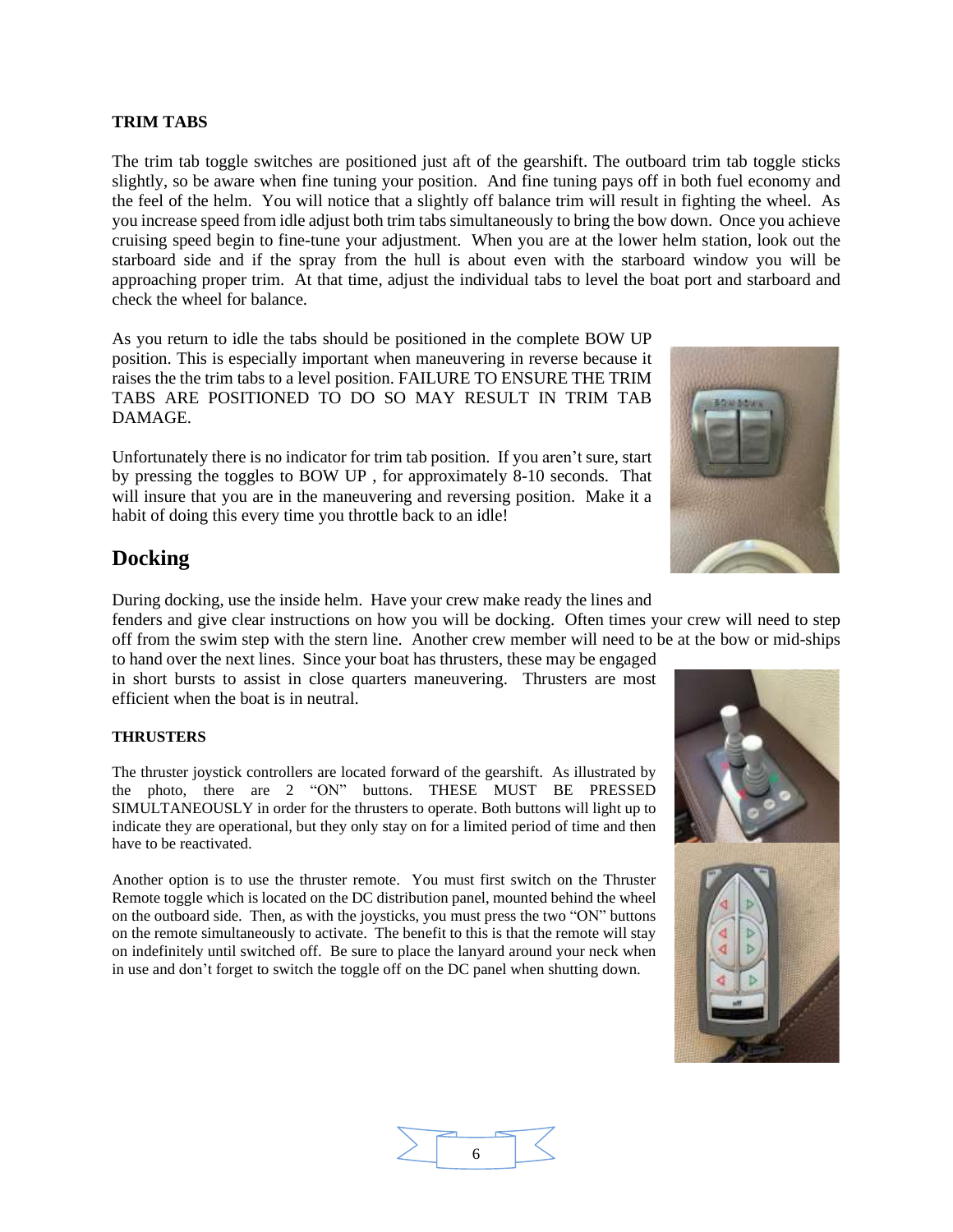# **Fueling Up**

OPEN FILLER CAP(S) located midships starboard with a DECK FITTING KEY which is kept in the small, open port bin forward of the companion seat / galley.

# **MAKE SURE YOU HAVE THE RIGHT FUEL! DIESEL! DIESEL! DIESEL! MAKE SURE IT IS GOING INTO THE RIGHT DECK FILL! DOUBLE-CHECK!**

Before pumping, have an oil/fuel sorbs handy to soak up spilled fuel. The fuel vent is located below the deck fill on the side of the hull. Listen for tank becoming full and to know where sorbs may be needed. You should have an idea of the number of gallons you will need by subtracting from 180, the number of gallons remaining in the tank on the digital readout on the Volvo panel.

Place the DIESEL nozzle into the tank opening, pump slowly and evenly, and note the sound of the fuel flow. Pumping too fast may not allow enough time for air to escape, which may result in spouting from the tank opening. As the tank fills, the sound will rise in pitch or gurgle. Pay attention to the TANK OVERFLOW VENT on the outside of the hull near the tank opening. The sound may indicate that the tank is nearly full. Top off carefully, and be prepared to catch spilled fuel. Spillage may result in a nasty fine from law enforcement.

Replace each tank cap. *Caution -- Clean up splatter and spillage immediately for environmental and health reasons. Wash hands with soap and water thoroughly.*

# **BOAT ELECTRICAL**

The systems are controlled from the AC ELECTRICAL PANEL located aft quarter cabin, the DC AUXILIARY PANEL located at the helm, and the BATTERY SWITCHES FOUND in the locker under the cockpit helm. When not connected to shore power, batteries are providing all power. How much electricity is being drawn from the batteries can be monitored on the ampere meter located in the aft quarter cabin. Turn off electrical devices that are not needed.

#### **PLEASE REFER TO PAGES 12-15 OF THE CUTWATER OWNERS MANUAL LOCATED IN THE BLACK CANVAS BAG UNDER THE HELM SEAT FOR A DETAILED DESCRIPTION OF THE ELECTRICAL SYSTEMS.**

# **110-Volt AC System**

SHORE POWER supports all AC equipment and receptacles on board, as well as the battery chargers.

To connect to shore power, plug the 30 amp POWER CORD into the boat FIRST and then into the dock receptacle. Check the power rating/plug size of the nearest dock receptacle (that is 50 amp, 30 amp, 20 amp, or 15 amp). Turn the dock power on. Cords coming off the bow can be wrapped loosely around the bow line or bow rail.

If your outlets fail to work, check your GFIs to make sure that they have not been tripped. Be aware that one GFI breaker may supply plug-ins in several areas.

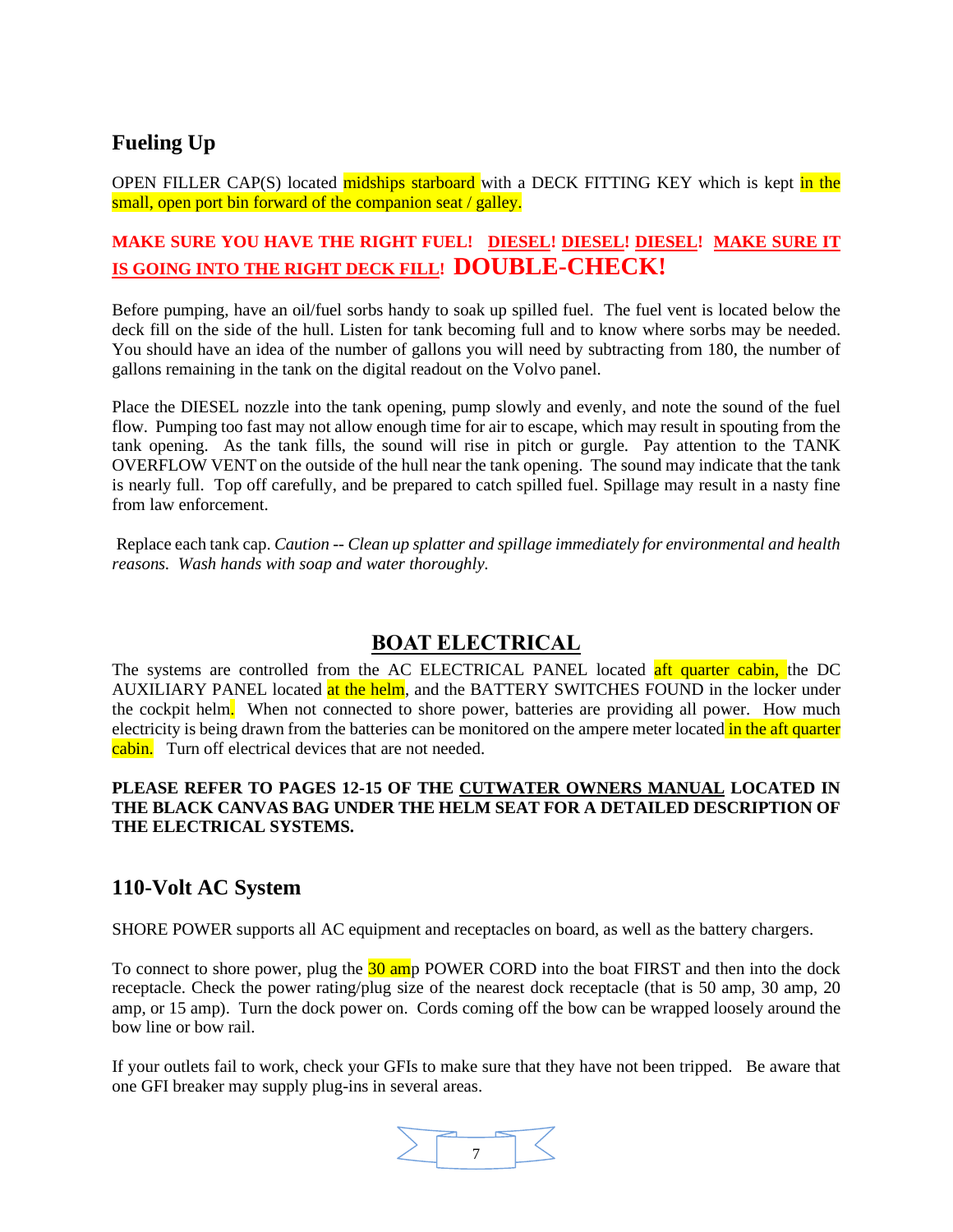#### *Inverter Power & Solar Panels*

The INVERTER provides AC power to the 110-volt receptacle plugs (i.e. the induction burner and Nespresso machine) when the boat is disconnected from shore power. The inverter does not provide power to the water heater or the battery charger. Your inverter switch is located in the port lazarette with an on/off switch. Make certain that it is on. The actual inverter is combined with the battery charger in the starboard lazarette.

The inverter's power source are the DC house batteries located in the port forward lazarette. The quantity of DC power is limited to the capacity of these batteries. Therefore, running hair dryers, toaster, coffeepots, space heater, etc. and will quickly discharge the house/inverter batteries. Use these items VERY SPARINGLY! Monitor your battery usage very carefully! If anticipated power usage is heavy, start your engine to keep batteries charged.

When connected to shore power, the inverter automatically becomes a battery charger for the 12-volt HOUSE BATTERIES. Should you detect the inverter failing to charge the house batteries, check the circuit breaker in the AC Panel and the inverter control panel. Also, there is usually a circuit breaker located on top of the inverter box.

#### **PLEASE REFER TO PAGE 20 OF THE CUTWATER 30 OWNERS MANUAL LOCATED IN THE BLACK CANVAS BAG UNDER THE HELM SEAT FOR A DETAILED DESCRIPTION OF SOLAR PANEL CHARGING.**

# **House (12-volt) System**

# **POWER DISTRIBUTION CENTER**

Located in the starboard cockpit helm locker: House, Engine, Thrusters and Crossover switch. There are **Four** battery banks (consisting of six total batteries), support 12-volt DC power: (4) House Batteries, located port forward lazarette, (1) Engine Battery, (1) Thruster Battery, located starboard forward lazarette.

Normally, leave the ENGINE and HOUSE SWITCHES in the 'ON' position. The **parallel** switch should always remain in the off position. While in the on position, the house and engine batteries will be combined as one for emergency start only.

If the house bank drops below 10.8v you must reset the charging relay by switching on the **parallel** while the engine is running.

Note -- Do not change the position of the other switches while the engine is running or the alternator *diode will be damaged. Change positions with the engines off.*

Your 12 volt panel shows all the systems supported by your batteries. Primarily you will be turning on the breakers for your lights, water pressure, electronics, etc.

The bilge pumps operate automatically with electronic float switches when all switches and breakers are in the **OFF** position. However, the BILGE PUMP and BILGE PUMP2 will run continuously once their switches are placed in the **ON** position. Monitor the outflow accordingly. Do not run when dry.

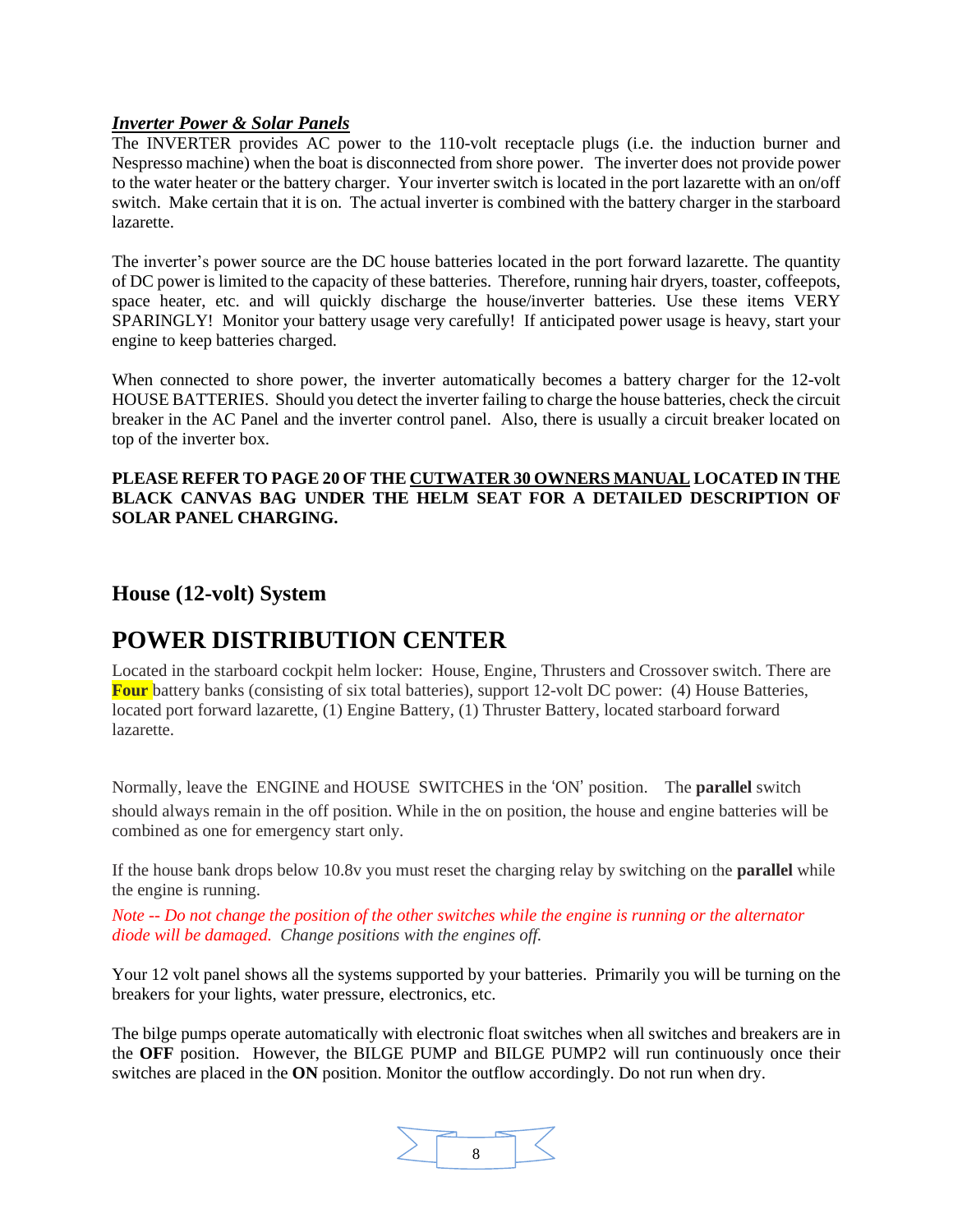#### *House Battery Bank & Switch*

The HOUSE BATTERY BANK provides power for all DC systems, except the engines and automatic bilge pumps. When disconnected from shore power, all 12-volt devices drain the house battery. Use devices as needed.

When a battery bank is being charged, the voltage will read from about 13.1 volts to 14.4 volts depending upon state-of-charge of the battery bank. When the battery bank is at rest, (that is, not being charged), the voltmeter can give a rough indication of the state-of-charge of the battery bank.

The batteries are charged by the engine ALTERNATORS while underway. The engine/house batteries are charged by the BATTERY CHARGER when connected to shore power. Ensure the Battery Charger and Inverter circuit breakers at the electrical panel are ON.

| <b>Voltage (Wet Cell Battery)</b> | <b>Battery State</b> |
|-----------------------------------|----------------------|
| $12.65$ volts                     | 100%                 |
| 12.47 volts                       | 75%                  |
| $12.25$ volts                     | 50%                  |
| 11.95 volts                       | 25%                  |
| $11.70$ volts                     | $0\%$                |

Again, if the house bank drops below 10.8v you must reset the charging relay by switching on the **parallel** while the engine is running.**A FUSE BLOCK BREAKER**

# **SANITATION SYSTEM**

#### **Marine Toilet**

JANICE J is fitted with a TECMA 12V, saltwater flush, internal macerater toilet that pumps to a 40 gallon holding tank. It is important that every member of the crew be informed on the proper use of the TECMA MARINE TOILET. The valves, openings, and pumps are small and may clog easily. If the toilet clogs, it is YOUR RESONSIBILITY!

The toilet is flushed and the holding tank level is monitored via the Silicone Electronic Control Panel mounted next to the head. The two primary buttons on the control panel are for adding water to the bowl, which is done before use, and the flush button, which is done when finished.

#### **PLEASE REFER TO THE TECMA HEAD MANUAL LOCATED IN THE BLACK CANVAS BAG UNDER THE HELM SEAT FOR A DETAILED DESCRIPTION OF TOILET OPERATION.**

Always pump the head for children, so you can make sure nothing foreign is being flushed.

*Caution – Never put paper towels, tampons, Kleenex, sanitary napkins, household toilet paper, or food into the marine toilet. Use only the special dissolving marine toilet tissue provided by AYC.*

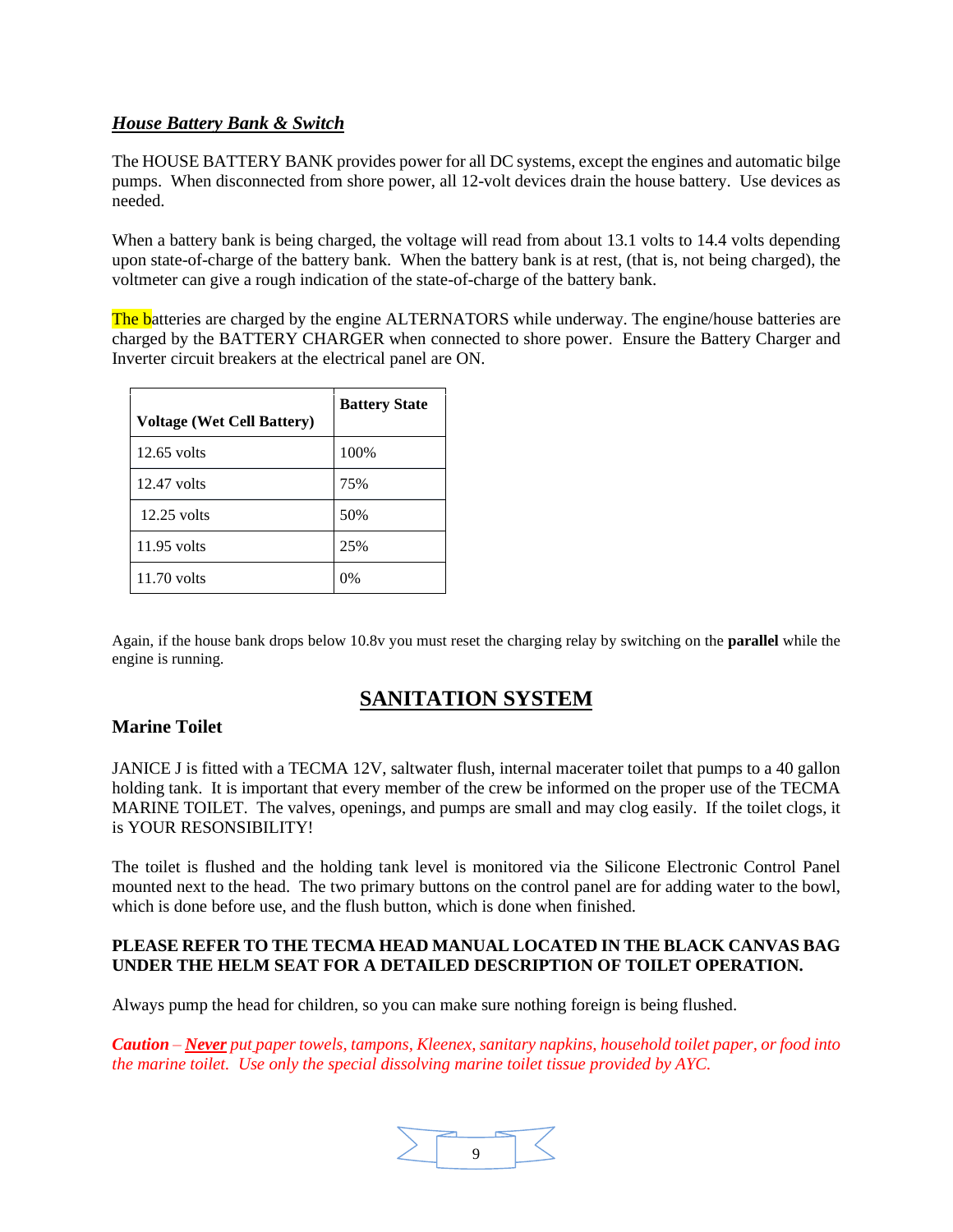The TOILET THRU-HULL is located on the STARBOARD side of the engine compartment, if you need to shut off the water to the toilet. Clean the toilet as necessary.

#### **PLEASE REFER TO PAGE 28 OF THE CUTWATER 30 OWNERS MANUAL LOCATED IN THE BLACK CANVAS BAG UNDER THE HELM SEAT FOR A DETAILED DESCRIPTION OF THE WASTE MANAGEMENT SYSTEM.**

#### **Holding Tank**

The sanitation HOLDING TANK holds approximately  $40$  gallons. A tank level indicator is integral with the toilet flushing panel next to the toilet. Green indicates safe operating. Yellow indicates approaching full. Do not let the indicator go to the Red. Pump the tank once it reaches the Yellow zone.

The holding tank is emptied in one of two ways:

#1 At the Marine Pump-Out Station, remove the WASTE CAP located on the starboard side deck. Insert the pump-out nozzle into the waste opening. Hold nozzle firmly against the deck fitting to ensure a tight seal. Turn on pump and open valve located on handle. When pumping is finished, close lever on handle and turn off pump. Remove from deck fitting.

If there is a fresh water hose on the dock, rinse the tank by adding 2 minutes of water into tank. Then repump to leave the tank rinsed for the next charter. This also eliminates head odors.

#2 The tank's contents can be discharged with the MACERATOR only in Canadian waters.

To operate the macerator, depress the MACERATOR ROCKER SWITCH on the DC electrical panel. Listen to the macerator's sound. When the pitch becomes higher, the tank is empty. Discharge may be observed on the **starboard** side. It should only take a few minutes to empty the tank

# **WATER SYSTEM**

#### **Fresh Water Tank**

The FRESH WATER TANK holds 80 gallons. Observe the water level gauge located on the AC distribution panel in the aft cabin. Waste water from the sinks and showers drains overboard through various thru-hulls located along the port waterline, amidships.

To refill the tank, remove the WATER CAP located on the port side deck at the forward end of the cockpit. ONLY USE THE BLUE HOSE TO FILL THE TANK. It is located in the port cockpit locker. Avoid flushing debris from the deck into the tank opening. DO NOT fill water and diesel at the same time!

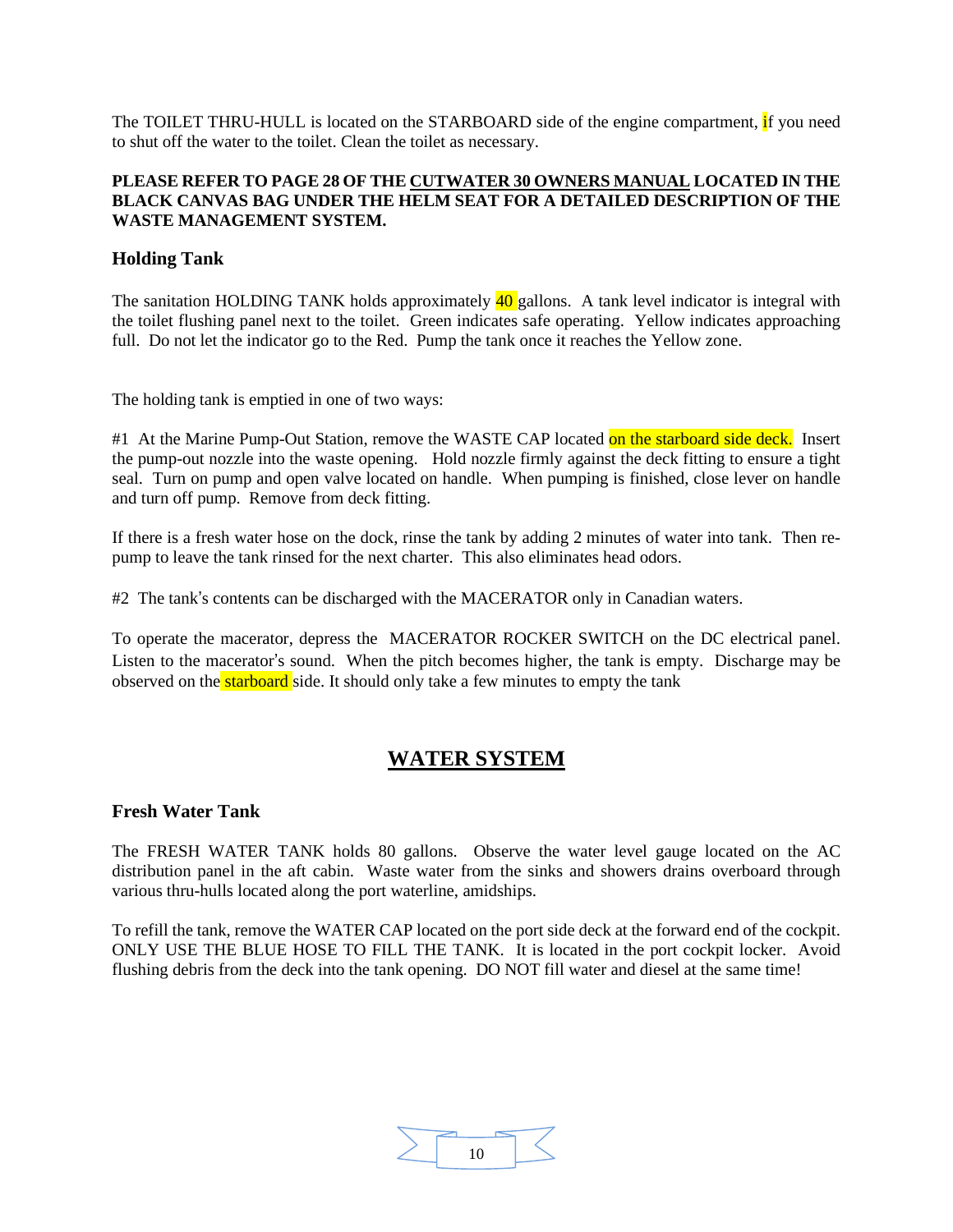#### **Fresh Water Pressure Pump**

The WATER PRESSURE PUMP is located under the aft galley floor hatch. Activate pump at the DC panel by turning on the breaker. If the water pump continues to run, you are either out of water or might have an air lock and need to bleed the system by opening up a faucet. If you run out of water SHUT OFF YOUR HOT WATER HEATER on the AC panel. Serious damage can occur!

#### **Hot Water Tank**

The HOT WATER HEATER has an 11 gallon capacity tank and is available when connected to shore power or via a heat exchanger underway. To use on shore power, flip on the water heater circuit breaker on the AC electrical panel. Do not use the water heater if the water tank level is very low. The water heater is located under the galley stove.

#### **Shower**

Before taking a SHOWER, make sure water pressure and shower sump breakers are on. Take only very short "boat" showers (turning off water between soaping up and rinsing). To keep shower tidy wipe down the shower stall and floor. Check for accumulation of hair in the shower and sink drains. An additional FRESH WATER SHOWER is located in the cockpit, next to the transom door. Ensure that the faucets and nozzle are completely off after use.

A pressured RAW WATER WASHDOWN is available from a hose spigot in the aft section of the engine compartment To activate, flip the PUMP ROCKER SWITCH located on the DC panel. After use, turn the switch off to prevent pump burn out, and ensure no object leans on the switch to turn it on accidentally.

# **GALLEY**

#### **Princess Propane Range**

The stove and oven is propane fueled and is activated by the following steps:

- #1 Turn on the propane tank located in the vented locker on the swim step.
- #2 Turn on the solenoid switch located in the aft cabin.
- #3 Turn on the gas at the stove (Press in knob) and light burner. You might need to hold knob in for a few seconds while the thermo coupler warms up. The same applies to lighting the oven.

When finished cooking turn off the switches and the bottle.

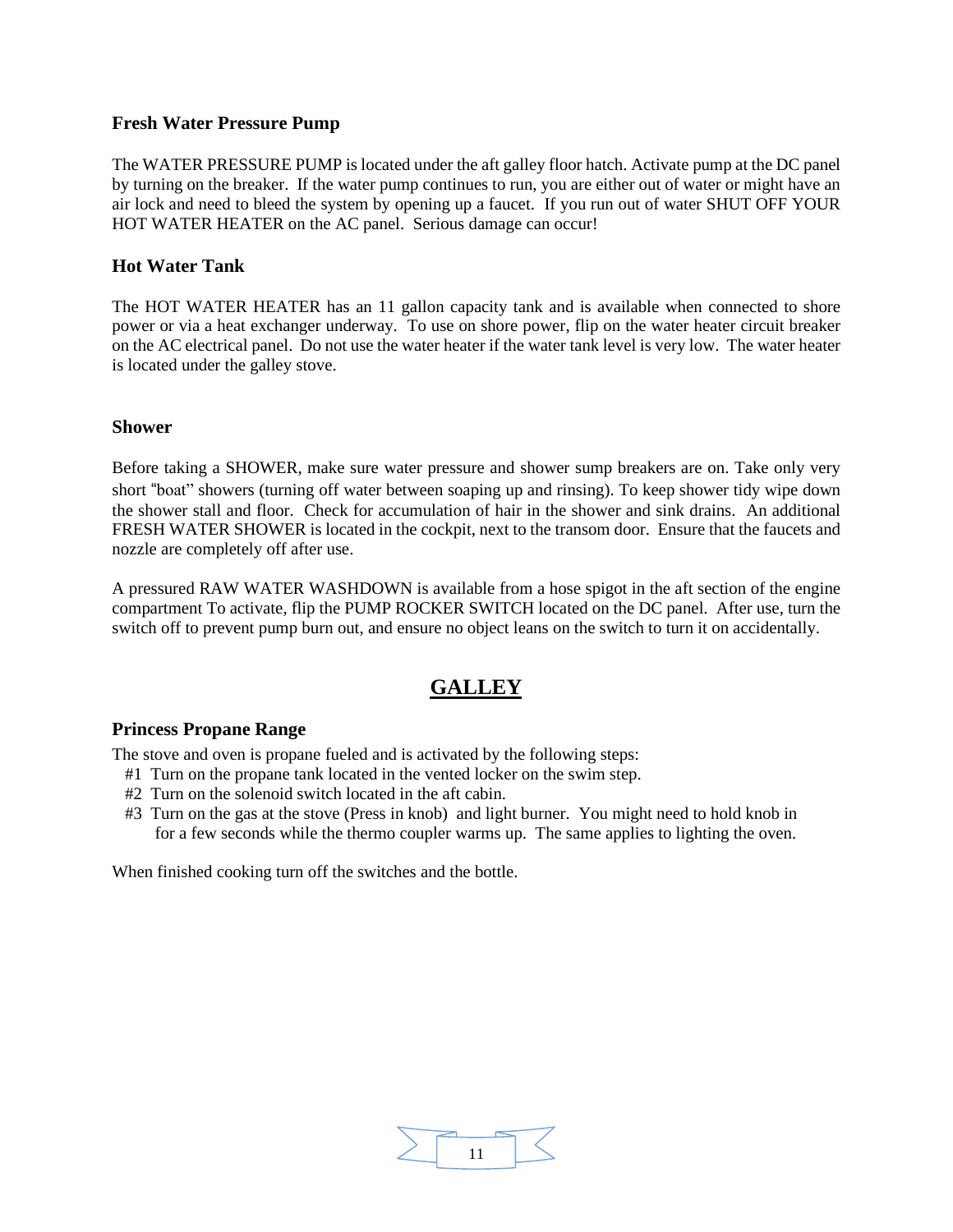#### **Refrigerators**

There are two, 12v REFRIGERATORS: one in the galley and one in the cockpit. Monitor the use of the refrigerators when the engine is not charging the 12-

volt battery system.

#### **Induction Burner**

#### **(Use only when connected to shore power.)**

Under the built-in Princess range is a portable 110v induction burner to supplement the propane range. A MAGMA 10 piece nesting cookware set is also under the Princess range and IS induction compatible, as are the two non-stick, carbon steel frying pans that are provided. Please note that the handles for the MAGMA cookware are stored are also stores separately under the range.



#### **Nespresso & French Press**

There is a Nespresso Pixie coffee maker on the galley counter top, which is for use while dockside, as it is 110v. For an in depth operating manual, Google: Nespresso Pixie Operating Manual.

Under the helm seat in the locker facing inboard, is a stainless French Press coffee maker and a tea kettle. These are NOT induction compatible so use only on the propane range.

# **HEATING SYSTEM**

#### **Webatso Diesel Heater ( DC)**

The Webasto Diesel furnace is located under access panel below the Princess range. The controller is located at the quarter berth power management center and the pump is in the salon floor hatch compartment.

To engage the Webasto furnace press the button on the furnace panel and adjust the dial for desired temperature.

Check The furnace EXHAUST PORT located port side near the sink location for any obstruction such as fenders or lines. Do not block this opening when operating the furnace. Heat will damage fiberglass or rubber. Once it is on, allow it to run for at least 15 minutes before turning it off. Turn 'off 'the furnace heater by turning switch back off.

#### **Engine Heat (DC)**

This CABIN HEATER is available while underway. The engine provides heat in the same way as a car heater. Located below the Thruster joystick, the HEATER switch has four positions: Off, Low, Medium or High. When engine is not running, turn the heater switch off to conserve batteries.

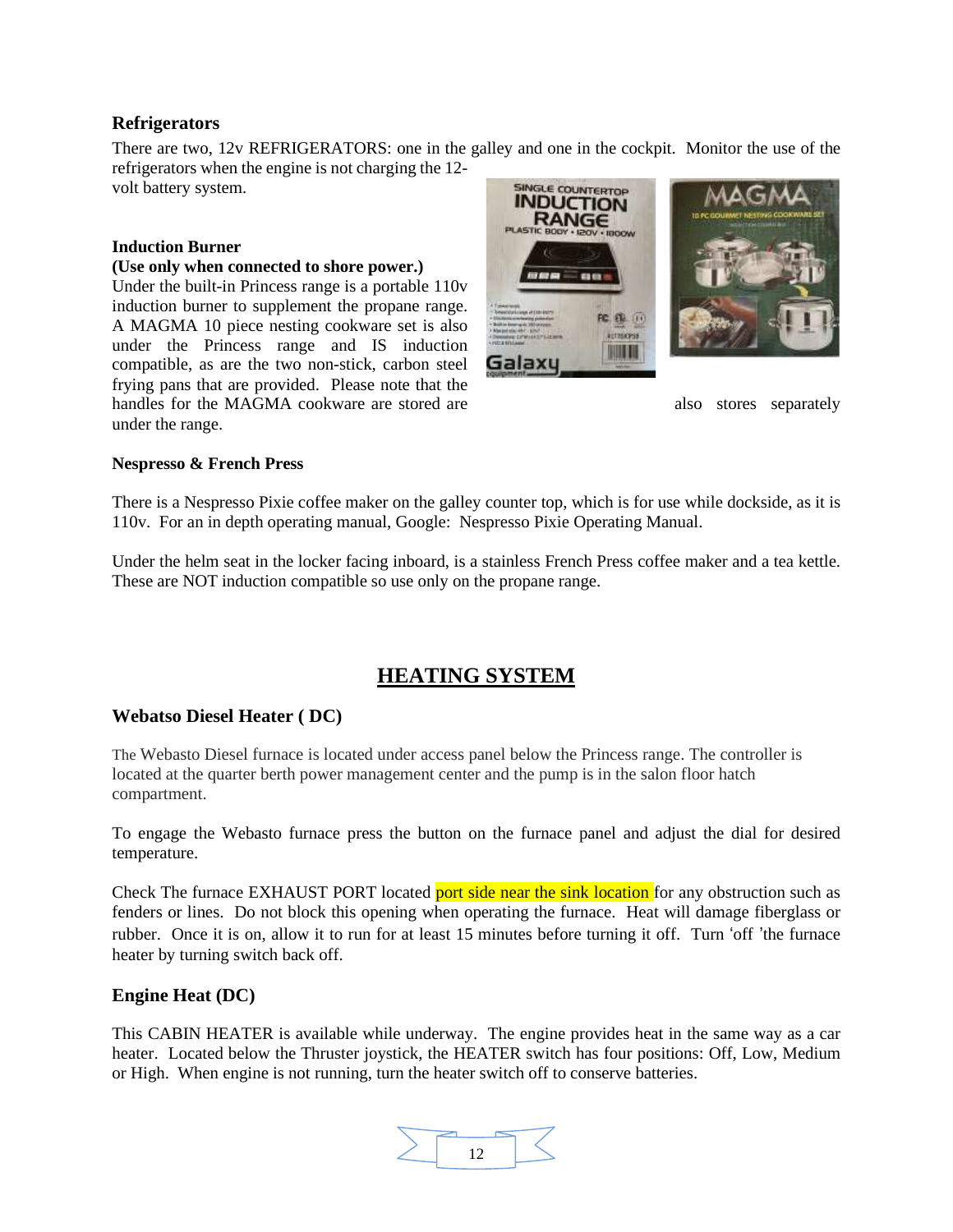# **ELECTRONICS**

**All Garmin electronic manuals are located in the black canvas Cutwater bag, under the helm seat including: Garmin Depth Sounder / Radar / GPS**

#### **GarminVHF Radio**

There are two VHF RADIOS. The first is located at the dash in front of the lower helm. There is a second VHF RADIO located on the Command Bridge. Always monitor channel 16 while underway.

*Remember to ALWAYS consult your charts for depth!* 

*Note — You are not allowed to travel in FOG or serious wind conditions.*

*Note -- GPS is considered a navigation aid. Do not rely on it. Compasses, charts, and dividers are the tools to plot position, course, and speed.*

# **ENTERTAINMENT SYSTEMS**

#### **FUSION BLUETOOTH STEREO AND TV MONITORS**

**Please refer to the Fusion and television monitor manuals in the black canvas CUTWATER bag under the helm seat.**

# **ANCHORING**

The primary WORKING ANCHOR is attached to  $\frac{50}{10}$  ft of chain and  $\frac{250}{10}$  ft of nylon line passed through the deck from the ANCHOR LOCKER The locker can be accessed through the starboard bow locker. If there is an anchor keeper, release it.

The WINDLASS POWER SWITCH is located on the DC distribution panel at the lower helm. At the bow, tap gently on the 'down 'foot control to provide a small amount of slack in the chain. Tip the anchor just over center and gently begin lowering the anchor. If necessary, guide the anchor over the anchor roller to prevent binding.

Let out sufficient ANCHOR RODE (chain and nylon line) before setting the anchor. If the anchorage is crowded put down at least a 3 to 1 scope (60 feet for 20 feet of water), back the anchor in with a short burst from the engine. Then let out additional scope dependent upon conditions.

Before raising the anchor, ALWAYS start the engine as the windlass uses large amounts of power. Turn 'on 'the WINDLASS SWITCH and take up slack to remove pressure on chain bridle. Remove the bridle from the chain. As the boat moves toward the anchor, press the 'up 'control to take up slack line. Give the windlass short rests as you are pulling it up. If necessary, idle the boat forward with then engines by placing briefly in gear to put slack in chain. Place yourself in position to guide the anchor onto the roller. As the anchor rises, be careful not to allow it to swing against the hull. Wash it down if you have a wash down pump before it goes into anchor locker. Turn 'off 'the WINDLASS POWER SWITCH.

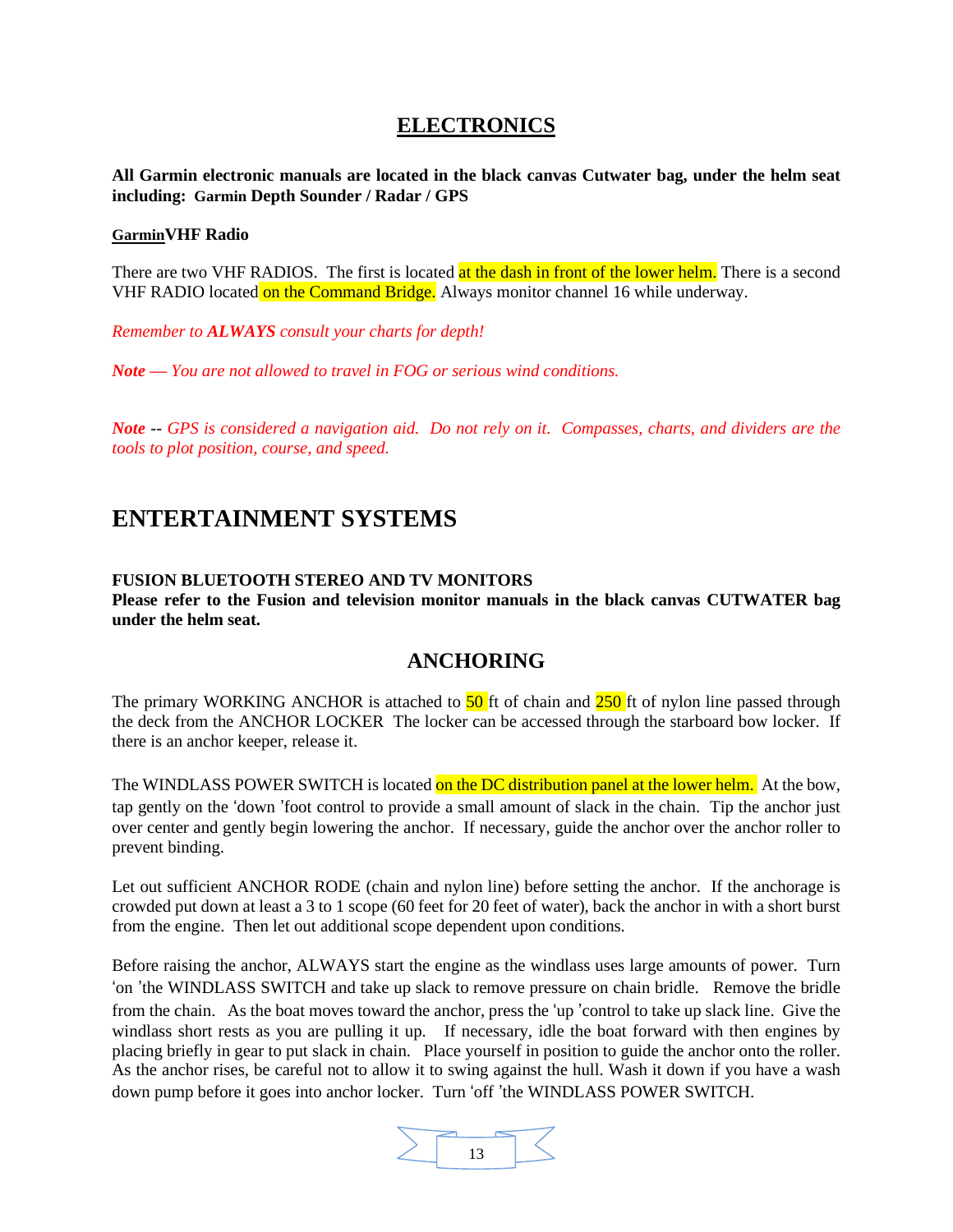#### **Mooring Cans**

The State Park Sticker on your vessel allows you to pick up the MOORING CANS in the parks for free. You only need to register at the kiosk usually located at the heads of the docks. Mooring cans have a metal triangle at the top upon which is a metal ring. The metal ring is attached to the chain which secures your boat. IT IS VERY HEAVY. The strongest member of your crew should be picked for this job.

Come up to the CAN into the wind or current as you would for anchoring. Have crew members on the bow, one with a boat hook and one with a mooring line secured like a bow line. As you are coming slowly up to the can have the crew holding the boat hook point at the can with the hook so the skipper always knows where it is. Hook the can and bring the ring up to the boat to allow the second crew to thread the ring with the line. Release the hold with the boat hook. If your mooring line is led out the starboard chock bring the end of the line back through the port chock. You will essentially create a bridle with about 10 feet of slack from the chalk to the can.

# **BARBECUE**

The **MAGMA** BARBECUE is stored in the aft lazarette under the transom seat in a black padded bag. Carefully remove the bag from it's dedicated box and assemble in the cockpit, making sure to remove all of the stowed parts that are under the grate. You will note that the grate fits under two clips on the edge of the BBQ. Rotate the grate to remove. Flip over the stainless tabbed piece resting on the bottom of the grill to properly position. The burner cover then fits on top of the tabbed piece. Reattach the grate. Please refer to the MAGMA manual in the black canvas CUTWATER bag under the helm seat.



USE OF THE BARBECUE IS ONLY TO BE DONE ON THE SWIM STEP UTILIZING THE ROD HOLDER ATTACHED TO THE STANCHIONS. BE SURE THE DINGHY IS NOT UNDER OR NEAR THE BBQ WHEN IN USE. DO NOT MOUNT THE BBQ IN COCKPIT ROD HOLDERS.

Attach a PROPANE BOTTLE to the BLUE REGULATOR found in the BBQ BAG. The barbecue generates a lot of heat and cooks hot and fast. Store the barbecue unit back in the bag after completely cooled and throughly cleaned .

*Note: Propane bottles are provided by AYC. If you anticipate needing an additional bottle, please ask AYC staff. Caution -- For safety reasons, do not store an opened propane bottle within the salon or engine compartment. Chances are these will leak slightly once opened and propane gas could settle into low spaces. Store these bottles in the propane locker on the swim step. Ensure gasoline and flammable materials are not near the barbecue.*

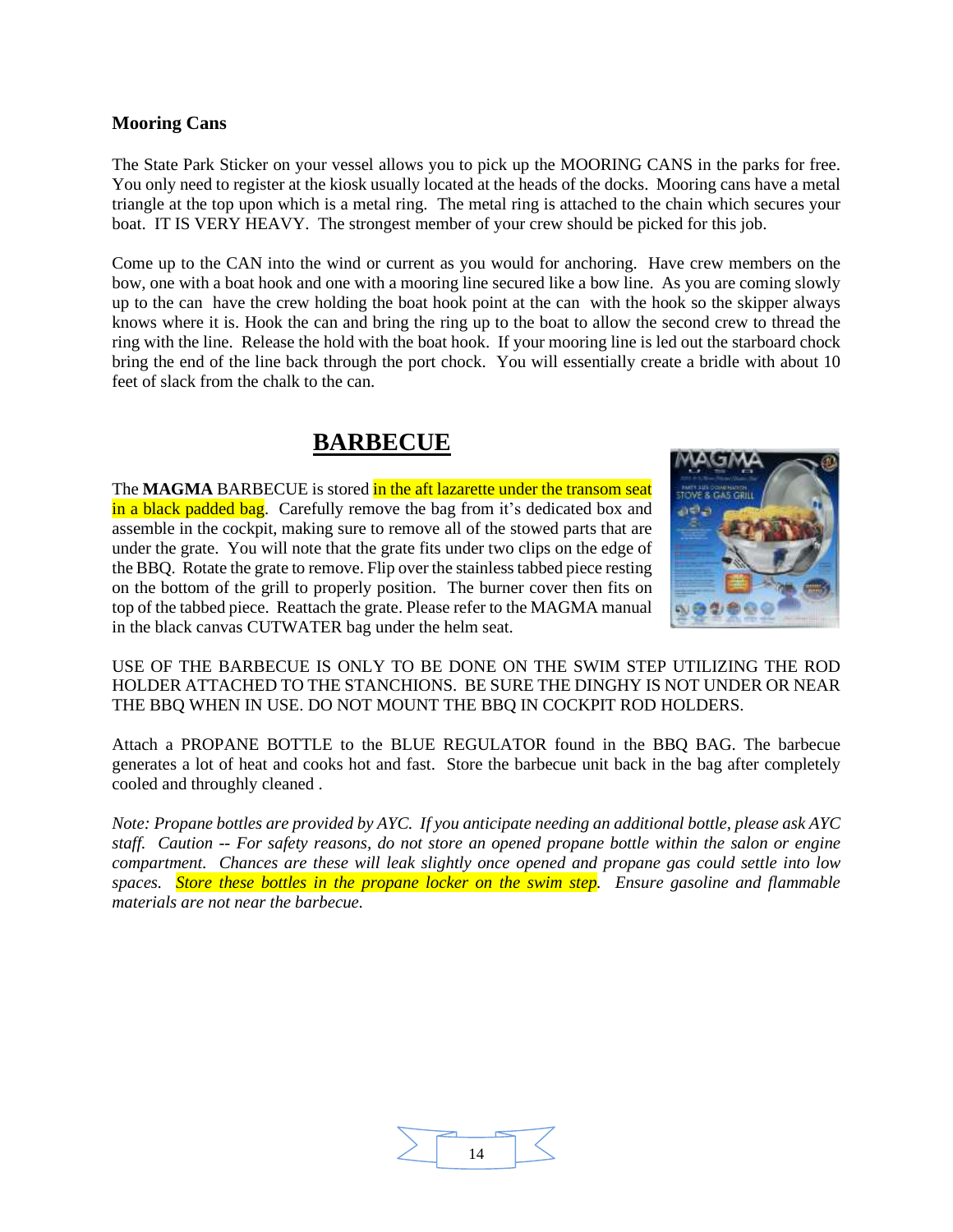# **DINGHY & OUTBOARD MOTOR**

Your Zodiac 270 aluminum RIB with a 2.3hp air cooled Honda engine is stored on Weaver davits on the swim step. It has a capacity of about  $\frac{873}{873}$  pounds (motor, equipment, and four people).

To deploy the dinghy, attach a raising / lowering line to the D-ring located on the starboard pontoon and tie it off to the boat. Then, detach the two STANDOFF BARS from the dinghy and transom and set them in the cockpit to be stowed in the port lazarette. Lower the dinghy with the line, noting that the dinghy gets heavier as it nears the water. Detach the dinghy from the two Weaver brackets on the swim step. Reverse the process when stowing the dinghy for travel.



A zippered canvas bag in the port lazarette contains the oar blades, foot pump, repair kit and dry bag, and the oar shafts are also in the port lazarette. The canvas bag zips to the padded seat cover for extra storage when using the dinghy.

Once the oars blades are sleeved with the shafts the oars can be mounted on their respective oarlocks by simply pressing the posts until you hear them connect. The plastic sleeves that slide up and dow the oar shafts are used as holders to secure the oars to the hulls. Note the cutouts on the sleeves that fit onto the eye pads. To remove the oars, slide the sleeves forward, then press the plastic tabs together, located on the oarlocks.

Towing the dinghy is only allowed at slow speeds. To do so, attach your tow line to the welded eye on the aluminum portion of the hull. DO NOT ATTACH TO THE PLASTIC BOW HANDLE. Always keep the dinghy tight to the boat any time that you slow down or stop, Assign one of your crew members as the

"dinghy" person to be responsible for taking up slack. You don't want to wrap a propeller. Towing the dingy at cruising speed is forbidden.

#### **HONDA 2.3hp FOUR STROKE OUTBOARD. LOCK COMBO: 1950**

Four stroke outboards use regular gas. Do NOT use pre-mixed outboard fuel. The oil level sight glass is located on the right side (if you are facing the outboard when in the cockpit) and the fuel shutoff is on the left-aft side of the motor housing. The choke is on the left and the red, shutoff lanyard should be in it's slot to allow the motor to be started. Set the twist-grip handle to the START position prior to pulling the cord. THERE IS NO NEUTRAL OR REVERSE. To stop the propeller from turning after starting, turn the twist grip to it's slowest setting. To reverse, turn the motor head 180º. Rinse thoroughly with fresh water after use.

Gas for the outboard is located in the swim step locker and should never be stowed in the cockpit or below decks.

Coast Guard regulations state that any child 14 and under must wear a life jacket in a dinghy. It is a good idea for EVERYONE to follow this rule.

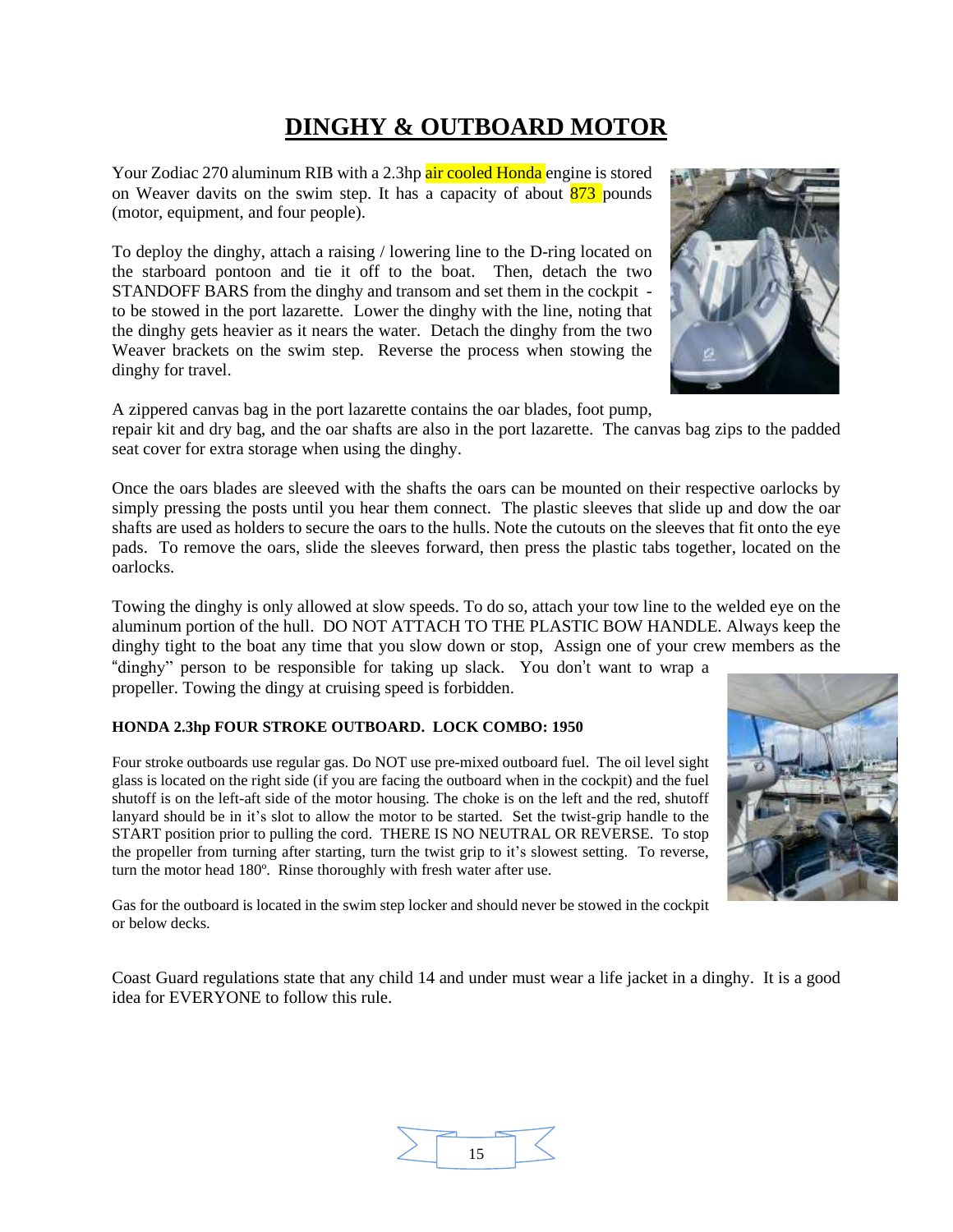# **OTHER: Safety, Bilge Pumps, Cleaning**

SAFETY should be paramount in your daily cruising. A MAN OVERBOARD DRILL should be discussed and perhaps even practiced with a life jacket. Remember four traditional lifejackets are stowed in the starboard cockpit locker. Two inflatable pfd's are located under the helm seat. A few should always be out and ready. Your flares and safety equipment are located under the helm seat. Three fire extinguishers are located in the aft cabin, galley and forward cabin. Please locate these and make a note.

JANICE J is equipped with an AUTOMATIC BILGE PUMP. You may occasionally hear the pump operate due to condensation and water from the shaft log accumulating in the bilge.

Boat cleaning supplies are located under the cockpit lower helm. A bucket, hose, sponges and brush are in the starboard cockpit locker. Use only the gray collapsible hose for wash downs.

# **THRU-HULL LOCATIONS**

There are only two thru-hull locations. One is on the port and the other on the starboard side of the engine.

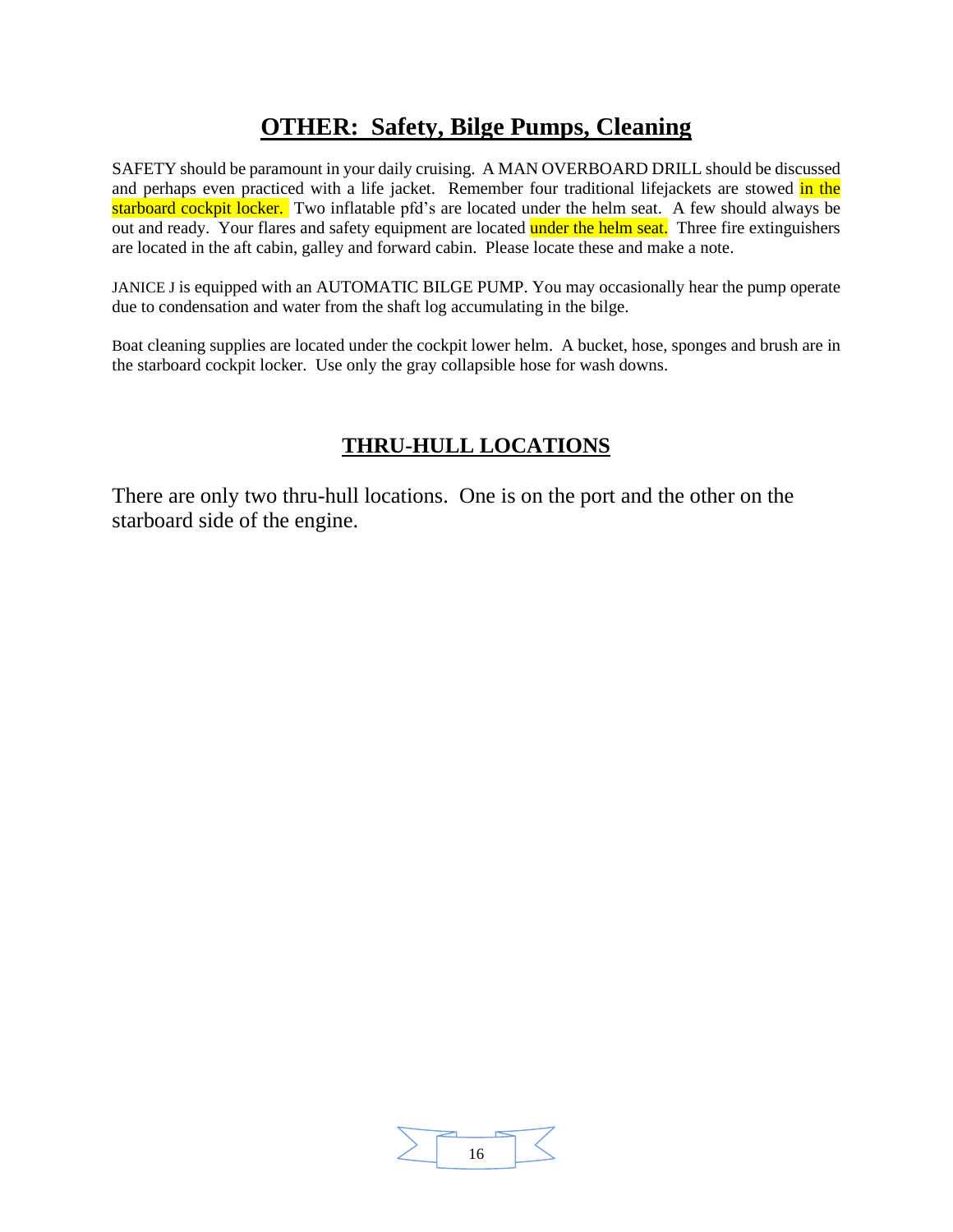# **UNIQUE CUTWATER 30CB FEATURES**

The Cutwater 30 has many unique features that expand the living space both inside and out. These tend to be very simple conversions; however, they are best highlighted for ease of use.

#### **Seating in the main saloon can be expanded / converted as follows**:

The conversion from helm seat to dinette seat and vice versa is probably the trickiest of the conversions because there is a lever below the seat that adjusts it fore and aft.

You will find that the seat can't be converted if said adjustment is either all the way forward, or aft. It has to be somewhat centered so the seat can be flipped without hanging up on either the wheel or the dinette table.

There is no lock or pin holding the seat in position, but it requires grasping the seat back and bottom in the middle and lifting slightly when converting from the dinette to the helm position, as the forward-facing position is higher than the aft facing position.

Again, there is a lever on the forward end, under the seat for adjustments in either position.



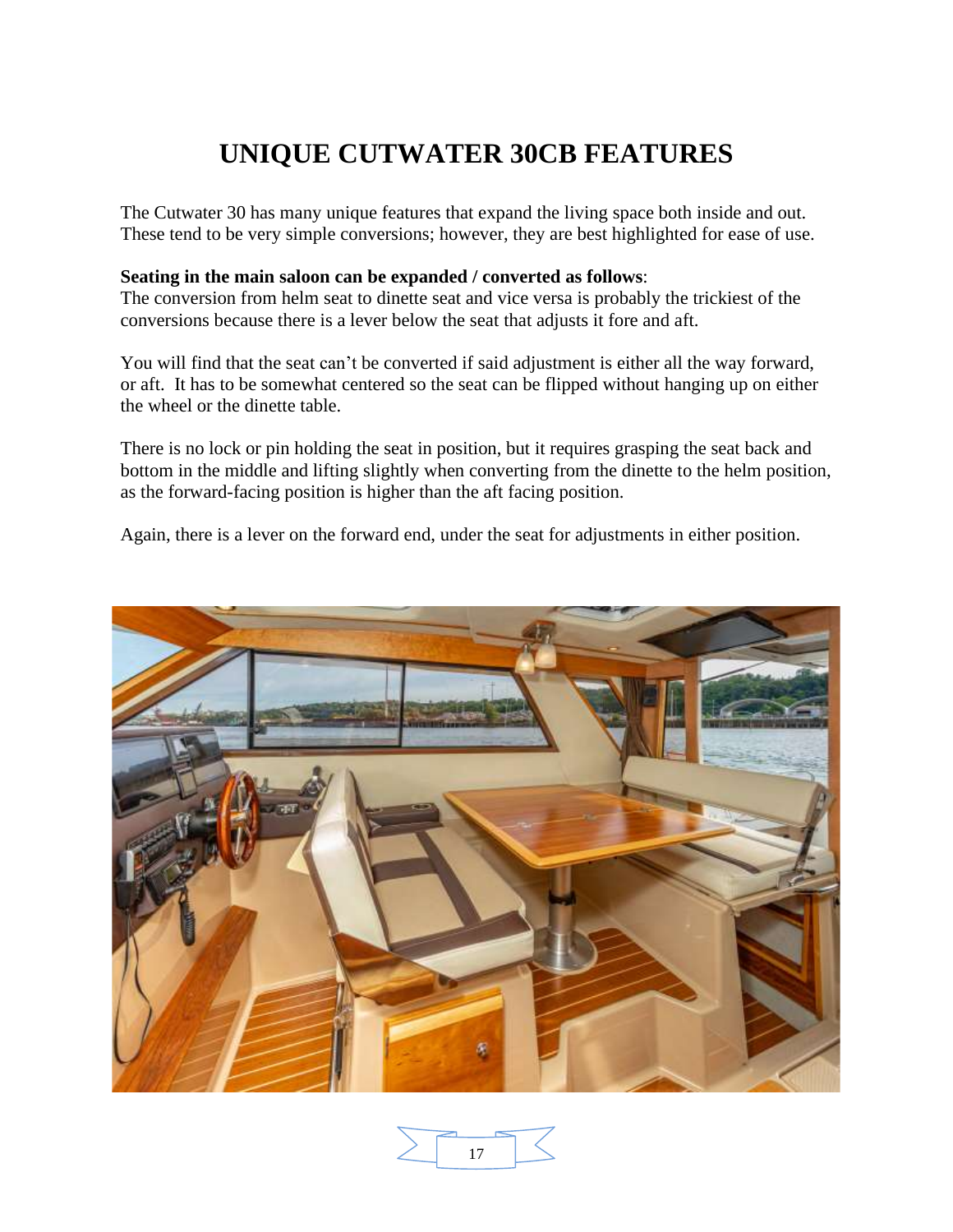**The port side features a forward or aft facing companion seat that can be configured in three different ways:** The split counter top can be lowered so that the seat is concealed, maximizing counter space for meal prep; it can be configured as a forward-facing seat, or an aft facing bench seat.





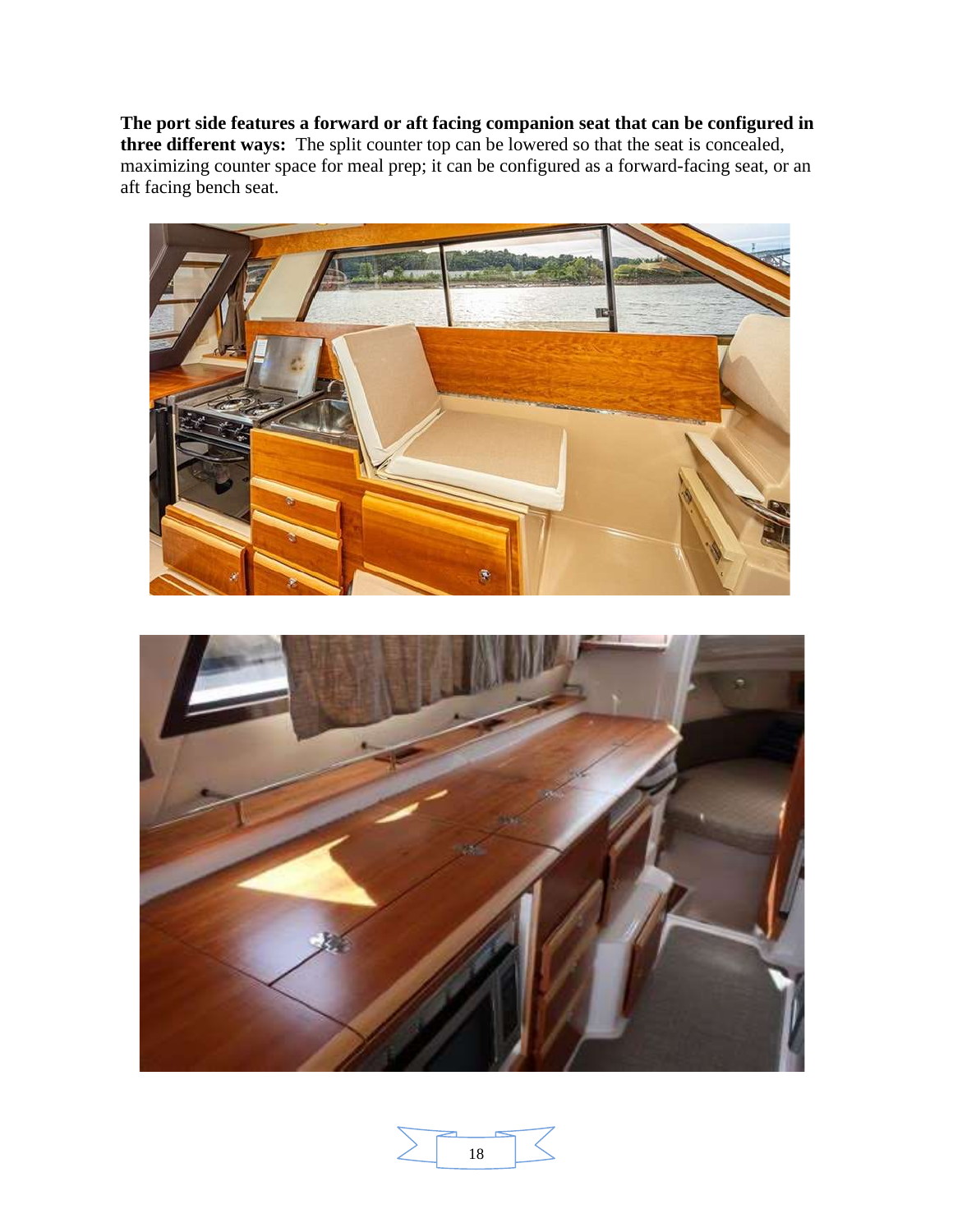The aft dinette seat raises for access to the aft quarter cabin and electrical panels by use of the built-in stainless handle. It is balanced, but not gas-piston assisted so when lowering please do not let it drop.

One of the other great convertible features of the boat is for the aft dinette seat back rest to be flipped forward by pulling the built-in pin after the **starboard aft bulkhead** has been opened allowing for an aft-facing seat and an open-air feeling during pleasant weather entertaining.

Employing the cockpit table, as shown, also expands dining options. The table and steel supports are located in the port lazarette.

Please do not leave the table exposed in the cockpit overnight. You will note that the cover can be utilized when either stowed or installed in the cockpit. Please use it and thank you in advance.



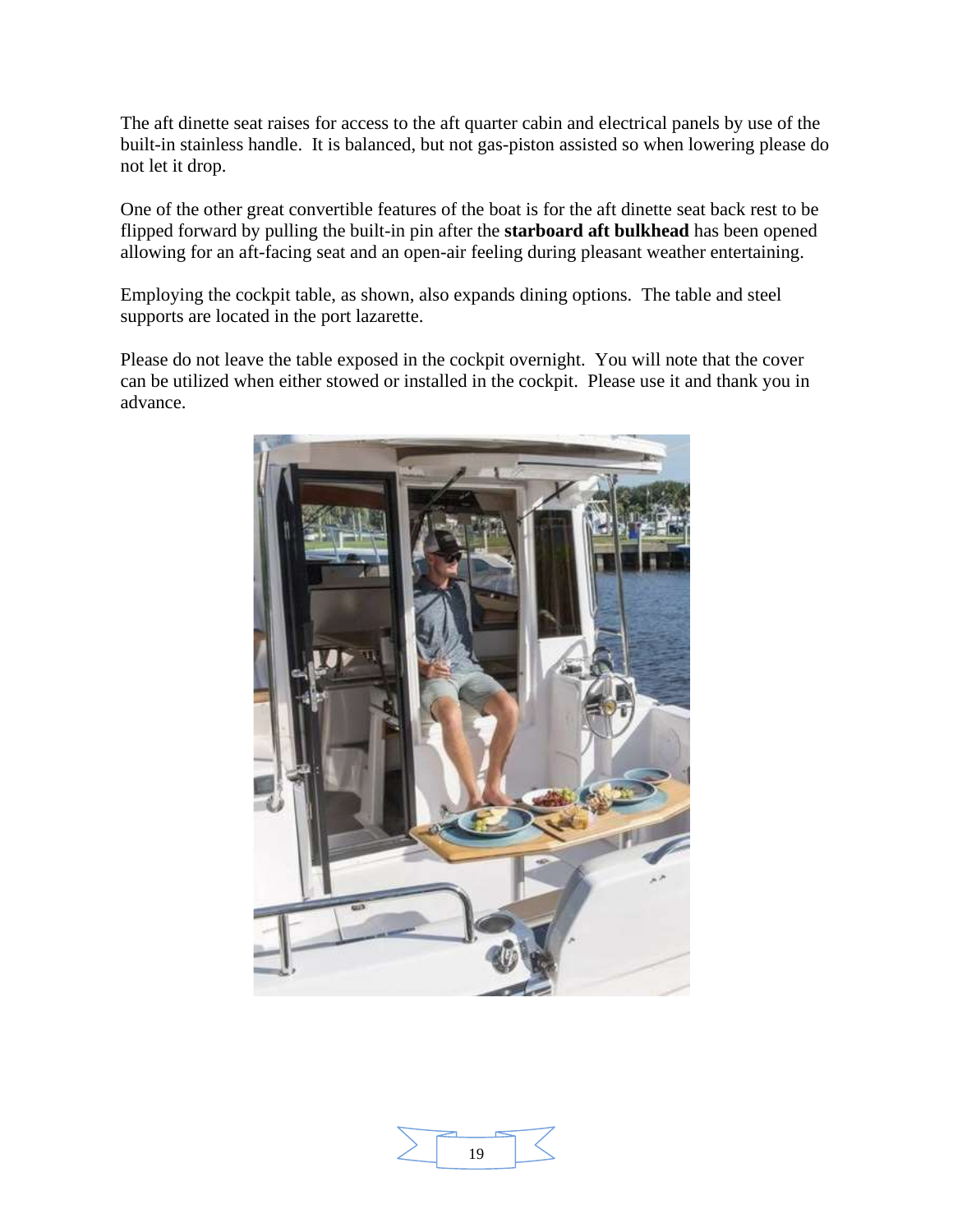**Cockpit seating is expandable in several other ways**. As you have probably noticed in brochure photos, there are two wing seats built into the port and starboard cockpit coamings. *These are not to be deployed when the boat is under way*.

The **transom seat** can also be made to face forward or aft by lifting the levers on either side of the seat and adjusting it accordingly. Only to be done when the dinghy is in the water and the swim step cleared.





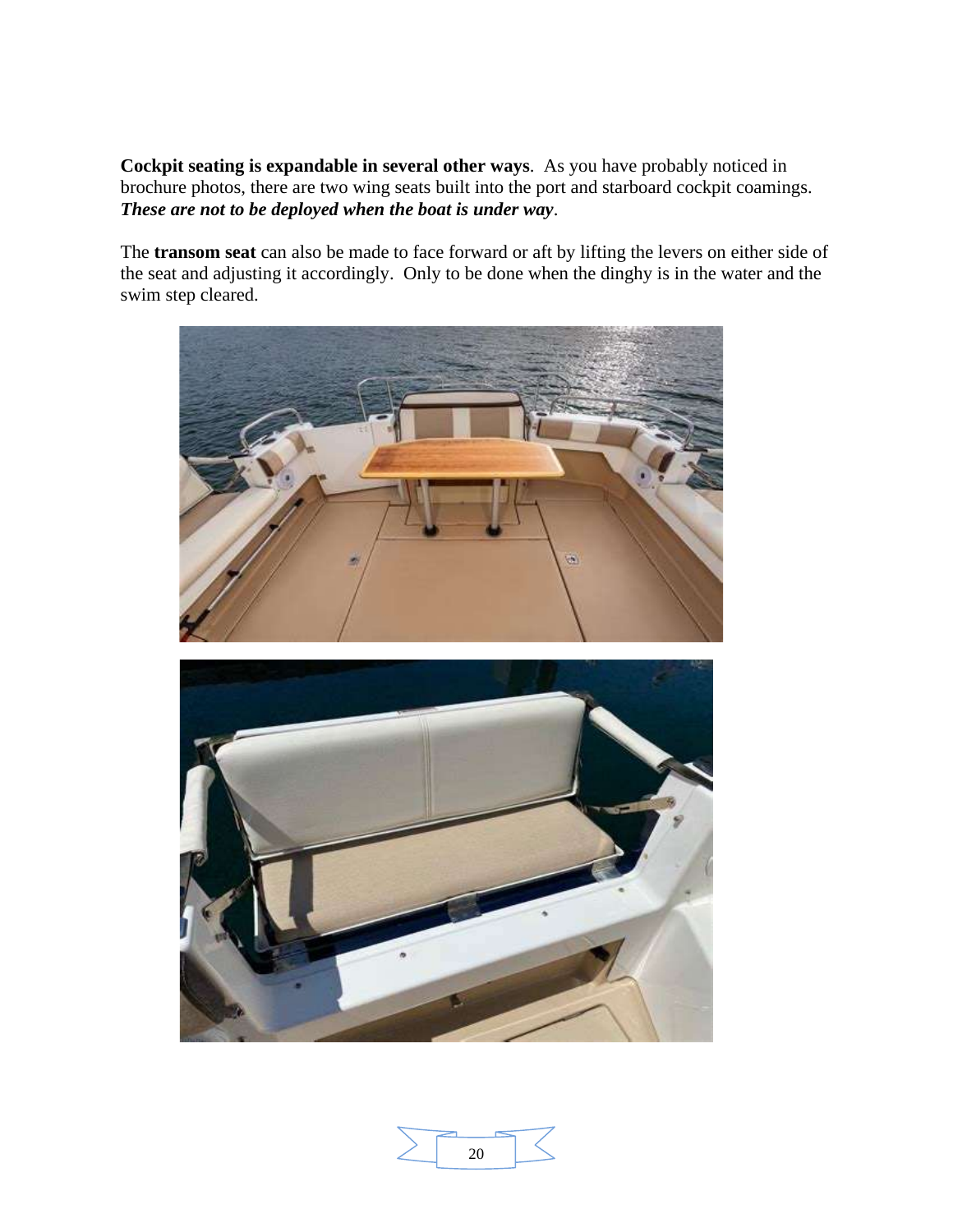**Forward observation seats and lounge.** Stowed beneath the forward bunk are cushions that fit in two deck locker/seats and a centerline lounge. Please note that the centerline lounge requires a support to be employed that is built into the deck in front of the windshield.